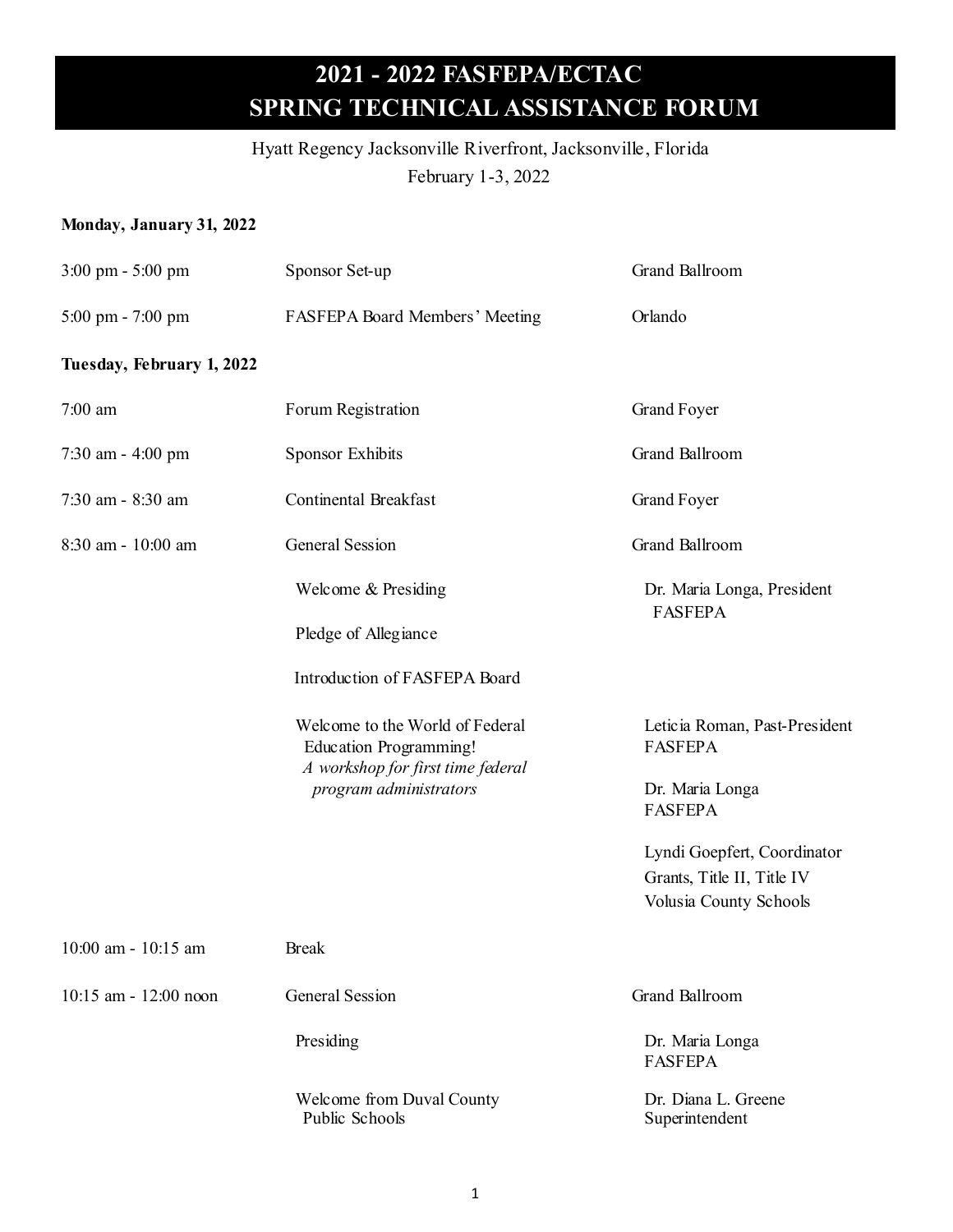#### **Tuesday, February 1, 2022 (Continued)**

|                                     | Introduction of Keynote                                                                                                     | Dr. Maria Longa<br><b>FASFEPA</b>                                            |
|-------------------------------------|-----------------------------------------------------------------------------------------------------------------------------|------------------------------------------------------------------------------|
|                                     | The Power of Positive Leadership                                                                                            | Jon Gordon, Author and Speaker                                               |
| $12:00$ noon - 1:00 pm              | Lunch                                                                                                                       | <b>Grand Foyer</b>                                                           |
| $1:00 \text{ pm} - 1:55 \text{ pm}$ | Networking Session 1                                                                                                        |                                                                              |
|                                     | Title I, Part A - Improving the Academic<br>Achievement of the Disadvantaged                                                | Grand Ballroom<br>Marjorie Murray, Facilitator<br>Board Appointee, FASFEPA   |
|                                     |                                                                                                                             | Yvonne Johnson, Facilitator<br>Board Appointee, FASFEPA                      |
|                                     | Title I, Part C - Migrant Education Program<br>Program (MEP)                                                                | City Terrace 7<br>Dr. Maria Pouncey, Facilitator<br>Board Appointee, FASFEPA |
|                                     | Title I, Part D - Prevention and Intervention<br>Programs for Children & Youth Who are<br>Neglected, Delinquent, or at Risk | St. Johns<br>Myca Chandler, Facilitator<br>Region 1 VP, FASFEPA              |
|                                     | Title II, Part A - Supporting Effective<br>Instruction                                                                      | Conference Center B<br>Nicole Smith, Facilitator<br>Region 5 VP, FASFEPA     |
|                                     | Title III - Language Instruction for<br>English Learners & Immigrant Students                                               | City Terrace 9<br>Elena Garcia, Facilitator<br>Past-President, FASFEPA       |
|                                     | Title IV, Part A - Student Support &<br>Academic Enrichment (SSAE)                                                          | River Terrace 3<br>Helen Christian, Facilitator<br>President-Elect, FASFEPA  |
|                                     | Title V, Part B - Rural & Low Income<br>Schools (RLIS)                                                                      | Daytona<br>Joe Adkins, Facilitator<br>Region 2 VP, FASFEPA                   |
|                                     | Title IX, Part A - Florida McKinney-Vento<br>Program                                                                        | River Terrace 2<br>Leticia Roman, Facilitator<br>Past-President, FASFEPA     |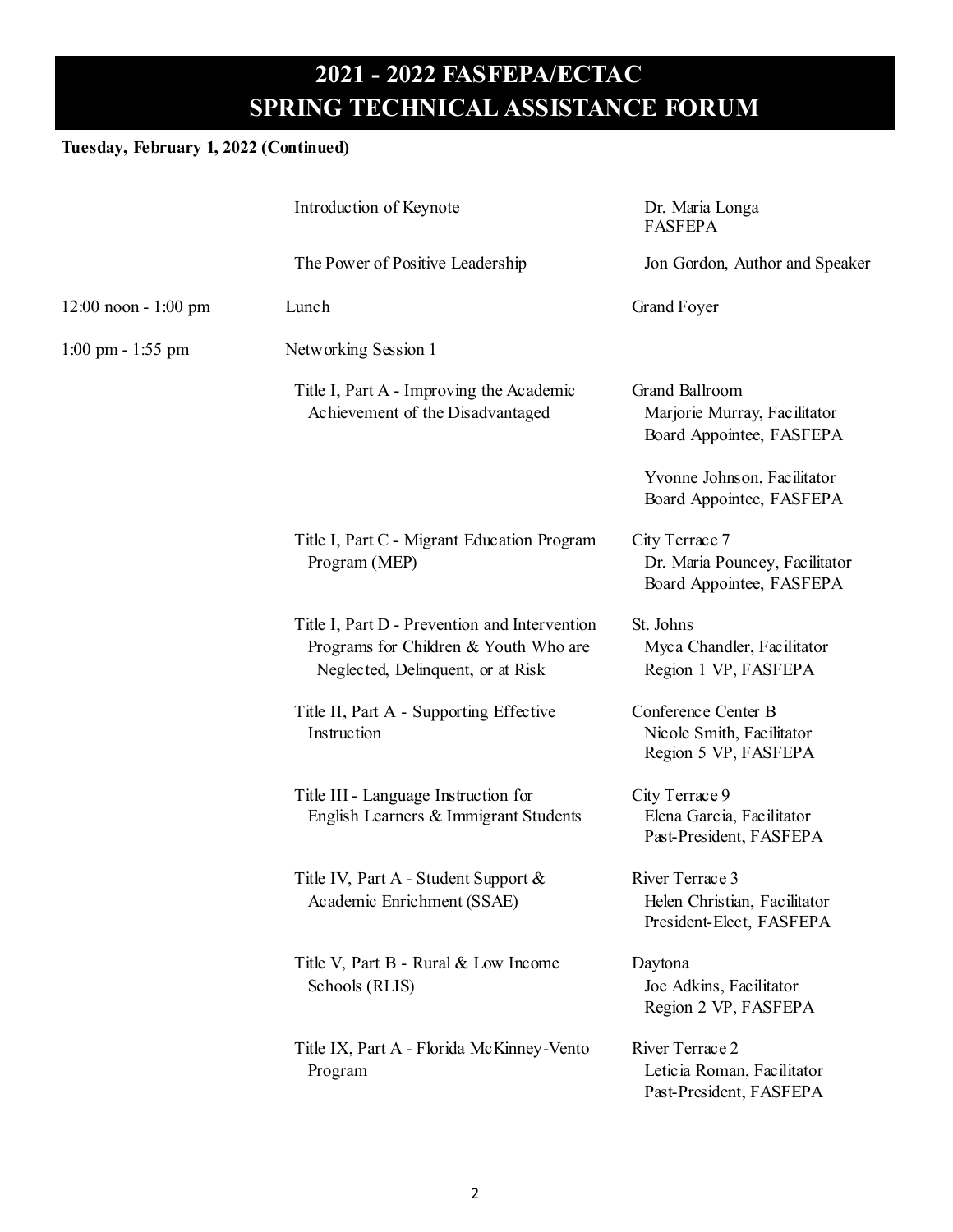#### **Tuesday, February 1, 2022 (Continued)**

|                       | School Improvement                                                  | Conference Center A<br>Dr. Maria Longa, Facilitator<br>President, FASFEPA |
|-----------------------|---------------------------------------------------------------------|---------------------------------------------------------------------------|
|                       | <b>IDEA</b>                                                         | Clearwater<br>Roderick Natta, Facilitator<br>Region 3 VP, FASFEPA         |
| $1:55$ pm $- 2:00$ pm | Transition to Networking Session 2                                  |                                                                           |
| 2:00 pm - 2:50 pm     | Networking Session 2                                                |                                                                           |
|                       | <b>Application Development Across</b><br>Different Federal Programs | Grand Ballroom<br>Leticia Roman, Facilitator<br><b>FASFEPA</b>            |
|                       | Audit Prep and Best Practices                                       | River Terrace 3<br>Myca Chandler, Facilitator<br><b>FASFEPA</b>           |
|                       | Best Practices for Charter School<br>Support with Federal Funds     | River Terrace 2<br>Roderick Natta, Facilitator<br><b>FASFEPA</b>          |
|                       | Comprehensive Needs Assessment                                      | Conference Center B<br>Nicole Smith, Facilitator<br><b>FASFEPA</b>        |
|                       | <b>ESE Compliance and Federal Funds</b>                             | St. Johns<br>Helen Christian, Facilitator<br><b>FASFEPA</b>               |
|                       | Best Practices in Serving English<br>Language Learners              | Clearwater<br>Elena Garcia, Facilitator<br><b>FASFEPA</b>                 |
|                       | Maintenance of Equity vs.<br>Maintenance of Effort                  | City Terrace 9<br>Dr. Maria Longa, Facilitator<br><b>FASFEPA</b>          |
|                       | Return on Investment/Program Evaluation                             | City Terrace 7<br>Marjorie Murray, Facilitator<br><b>FASFEPA</b>          |
|                       | Universal Monitoring                                                | Conference Center A<br>Joe Adkins, Facilitator<br><b>FASFEPA</b>          |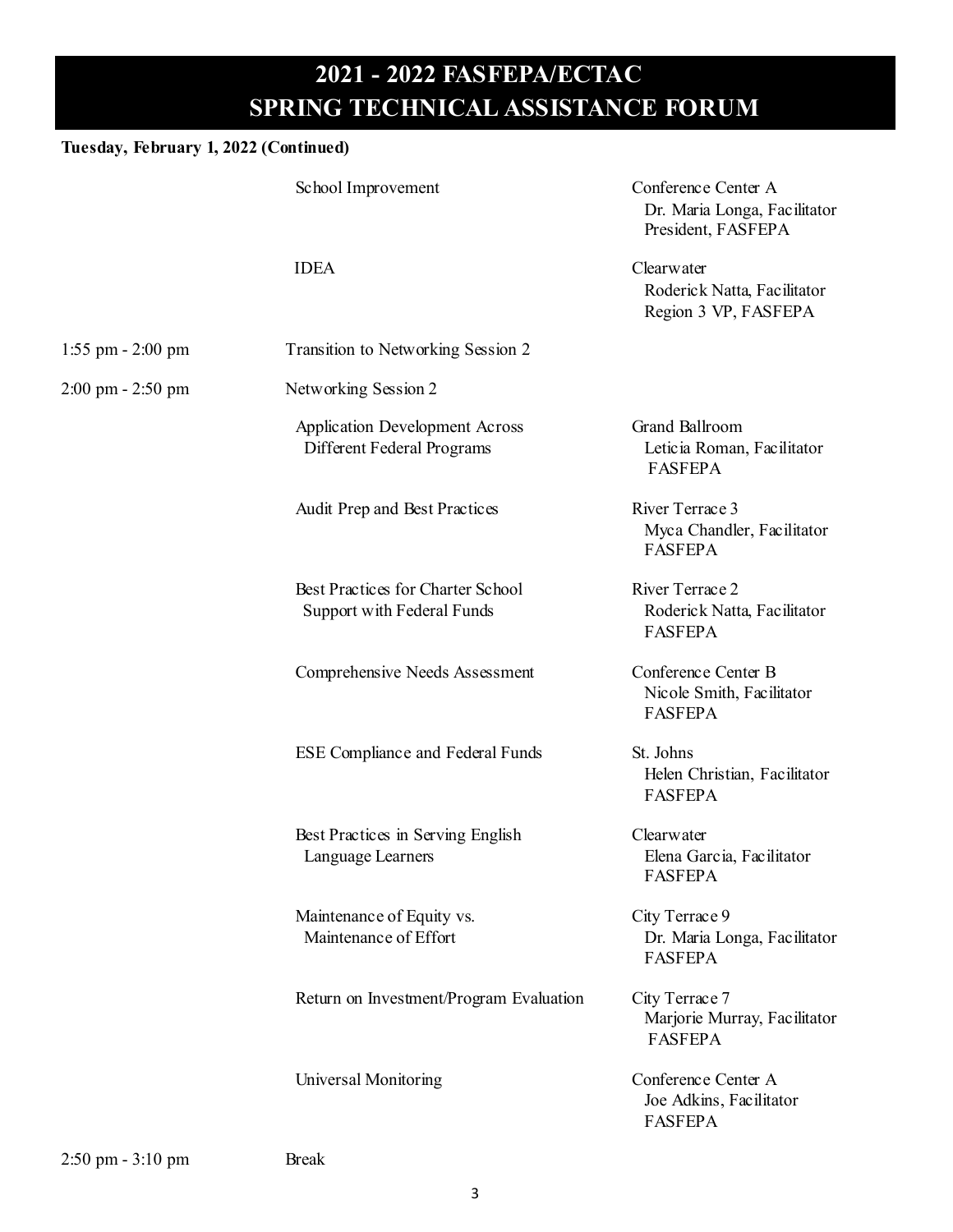#### **Tuesday, February 1, 2022 (Continued)**

| racsuay, repruary 1, 2022 (Continueu) |                                                                     |                                                                    |
|---------------------------------------|---------------------------------------------------------------------|--------------------------------------------------------------------|
| $3:10 \text{ pm} - 4:00 \text{ pm}$   | Networking Session 3                                                |                                                                    |
|                                       | <b>Application Development Across</b><br>Different Federal Programs | Grand Ballroom<br>Leticia Roman, Facilitator<br><b>FASFEPA</b>     |
|                                       | Audit Prep and Best Practices                                       | River Terrace 3<br>Myca Chandler, Facilitator<br><b>FASFEPA</b>    |
|                                       | Best Practices for Charter School<br>Support with Federal Funds     | River Terrace 2<br>Roderick Natta, Facilitator<br><b>FASFEPA</b>   |
|                                       | Comprehensive Needs Assessment                                      | Conference Center B<br>Nicole Smith, Facilitator<br><b>FASFEPA</b> |
|                                       | <b>ESE Compliance and Federal Funds</b>                             | St. Johns<br>Helen Christian, Facilitator<br><b>FASFEPA</b>        |
|                                       | Best Practices in Serving English<br>Language Learners              | Clearwater<br>Elena Garcia, Facilitator<br><b>FASFEPA</b>          |
|                                       | Maintenance of Equity vs.<br>Maintenance of Effort                  | City Terrace 9<br>Dr. Maria Longa, Facilitator<br><b>FASFEPA</b>   |
|                                       | Return on Investment/Program Evaluation                             | City Terrace 7<br>Marjorie Murray, Facilitator<br><b>FASFEPA</b>   |
|                                       | Universal Monitoring                                                | Conference Center A<br>Joe Adkins, Facilitator<br><b>FASFEPA</b>   |
| $5:00 \text{ pm} - 8:00 \text{ pm}$   | President's Meet and Greet                                          | River Terrace 1                                                    |
| Wednesday, February 2, 2022           |                                                                     |                                                                    |
| 7:30 am                               | Forum Registration                                                  | <b>Grand Foyer</b>                                                 |
| 7:30 am - 4:15 pm                     | Sponsor Exhibits                                                    | Grand Ballroom                                                     |
| 7:30 am - 8:30 am                     | <b>Continental Breakfast</b>                                        | <b>Grand Foyer</b>                                                 |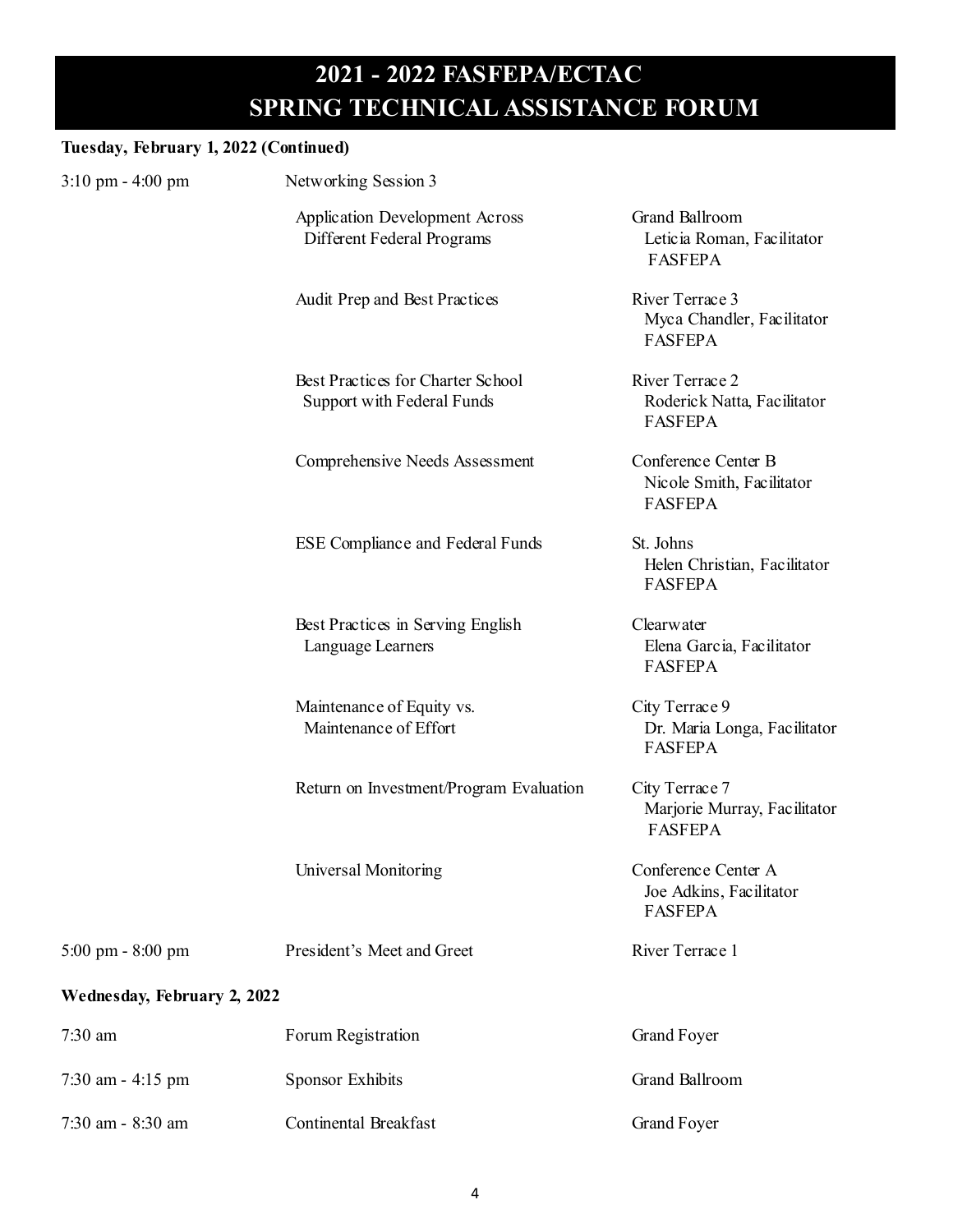#### **Wednesday, February 2, 2022 (Continued)**

| 8:30 am - 10:20 am  | <b>General Session</b>             | <b>Grand Ballroom</b>                                                                                                    |
|---------------------|------------------------------------|--------------------------------------------------------------------------------------------------------------------------|
|                     | Presiding                          | Helen Christian, President-Elect<br><b>FASFEPA</b>                                                                       |
|                     | <b>FASFEPA Subscriber Meeting</b>  | Maria Longa, President<br><b>FASFEPA</b>                                                                                 |
|                     | Private Schools Equitable Services | Nicolle Leider, Equitable Services<br>Ombudsman<br>Division of Finance and Operations<br>Florida Department of Education |
|                     |                                    | Joe Adkins, Director<br><b>Federal Programs</b><br>Columbia County Schools                                               |
|                     |                                    | Tara Konrardy, Supervisor<br>Grants & Federal Programs<br>Sarasota County Schools                                        |
|                     |                                    | Niki Micheau, Executive Director<br><b>Federal Programs</b><br>Duval County Public Schools                               |
|                     |                                    | Joann Parrino, Coordinator<br>Title I - Private Schools<br>Hillsborough County Schools                                   |
|                     |                                    | Nicole Smith, Director<br>Federal & State Programs<br>Palm Beach County Schools                                          |
| 10:20 am - 10:45 am | <b>Break</b>                       |                                                                                                                          |
| 10:45 am - 11:45 am | General Session (continued)        | Grand Ballroom                                                                                                           |
|                     | Life Cycle of a Grant              | Janice Brown, Assistant Deputy<br>Commissioner<br>Finance & Operations<br>Florida Department of Education                |
| 11:45 am - 12:45 pm | Lunch                              | <b>Grand Foyer</b>                                                                                                       |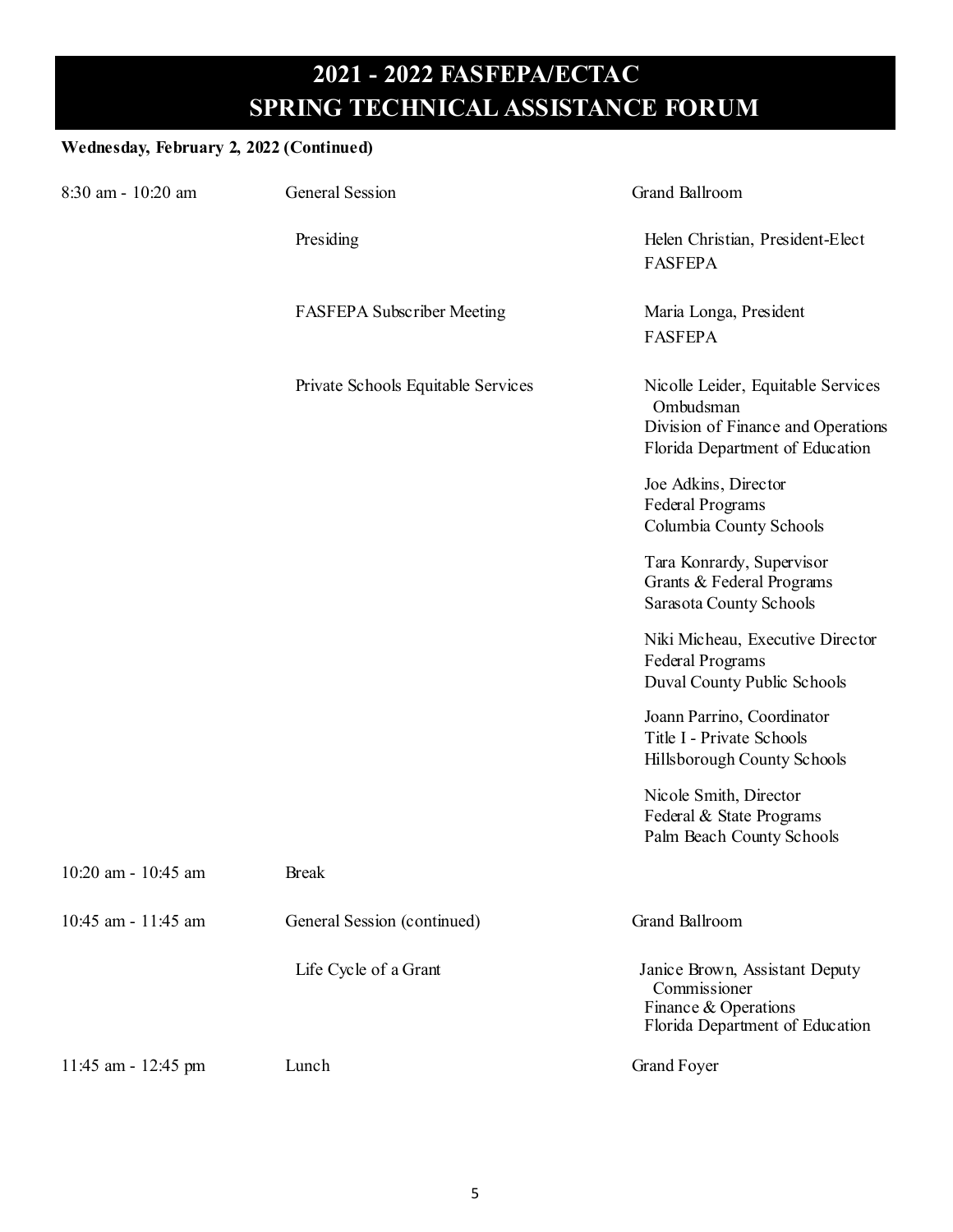| Wednesday, February 2, 2022 (Continued) |                                       |                                                                                                                                                |
|-----------------------------------------|---------------------------------------|------------------------------------------------------------------------------------------------------------------------------------------------|
| 12:45 pm - 1:45 pm                      | General Session                       | Grand Ballroom                                                                                                                                 |
|                                         | Presiding                             | Helen Christian, FASFEPA                                                                                                                       |
|                                         | Consolidated Application              | Amanda Meeks, Assistant<br>Vice-Chancellor<br>Strategic Improvement<br>Florida Department of Education                                         |
|                                         |                                       | Caroline Wood, Director<br>Comprehensive Support and<br><b>Improvement Graded Schools</b><br>Florida Department of Education                   |
| $1:45$ pm $- 2:10$ pm                   | <b>Break</b>                          |                                                                                                                                                |
| $2:10 \text{ pm} - 3:10 \text{ pm}$     | Breakout Session 1                    |                                                                                                                                                |
|                                         | ARP ESSER Q & A                       | Conference Center A<br>Mari (Miki) Presley, Policy<br>Coordinator, Special Projects<br>Finance & Operations<br>Florida Department of Education |
|                                         | Consolidated Application Q & A        | Grand Ballroom<br>Amanda Meeks, FDOE                                                                                                           |
|                                         |                                       | Caroline Wood, FDOE                                                                                                                            |
|                                         |                                       | Dr. Janet Capps, Program Consultant<br>Strategic Improvement<br>Florida Department of Education                                                |
| $3:10 \text{ pm} - 3:15 \text{ pm}$     | Transition to next Breakout Session 2 |                                                                                                                                                |
| $3:15$ pm $-4:15$ pm                    | <b>Breakout Session 2</b>             |                                                                                                                                                |
|                                         | ARP ESSER Q & A                       | Conference Center A<br>Mari (Miki) Presley, FDOE                                                                                               |
|                                         | Consolidated Application Q & A        | Grand Ballroom<br>Amanda Meeks, FDOE<br>Carrie Wood, FDOE<br>Dr. Janet Capps, FDOE                                                             |
| Thursday, February 3, 2022              |                                       |                                                                                                                                                |
| 7:30 am                                 | Forum Registration                    | <b>Grand Foyer</b>                                                                                                                             |
| 7:30 am - 12:30 pm                      | <b>Sponsor Exhibits</b>               | Grand Ballroom                                                                                                                                 |
| 7:30 am - 8:30 am                       | <b>Continental Breakfast</b>          | <b>Grand Foyer</b>                                                                                                                             |